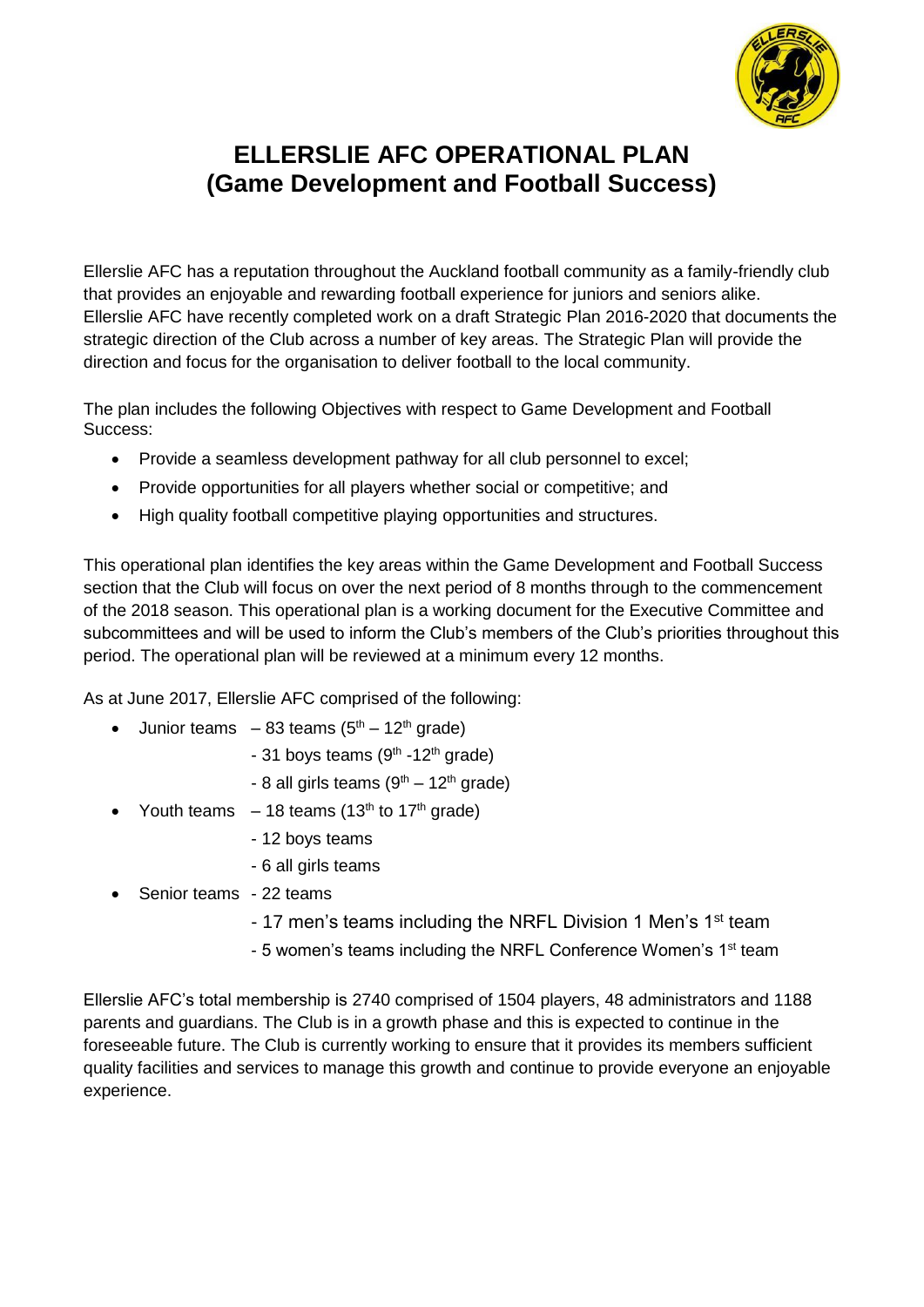### **Mission:**

To promote opportunities for involvement in football, both on and off the pitch, for the benefit of the community.

### **Vision:**

To create a sustainable footballing environment within which our community can participate, succeed and support.

#### **Values:**

**Positivity** — Providing a positive and enjoyable environment on and off pitch **Respect & Integrity** — Throughout the club, on and off the pitch **Excellence** — Encourage all participants to be the best they can be **Innovative**—Forward thinking and progressive **Unifying**—Providing collaborative opportunities to our community

A review of the Game Development and Football Success section of the Strategic Plan was done in June 2017 resulting in an update of the Strategies and Tactics that underpin the Objectives. There are now eight strategies in this section of the plan:

- Provide a seamless development pathway for all club personnel to excel;
	- o Coach development
	- o Player development
	- o Referee development
- Provide opportunities for all players whether social or competitive; and
	- o Develop partnerships
	- o Create footballing opportunities
	- o Girls and Women's football development
- High quality football competitive playing opportunities and structures.
	- o Premier teams' success
	- o Opportunities for talented players

After reviewing the current situation and the available resource within the club it was decided that the priority for the next  $8 - 10$  months would be in the following areas:

- o Coach development
- o Player development
- o Girls and Women's football development

The following sections of the operational plan detail the Strategic Targets and Initial Tasks that will be undertaken to progress the plan and achieve the objectives within the Strategic Plan.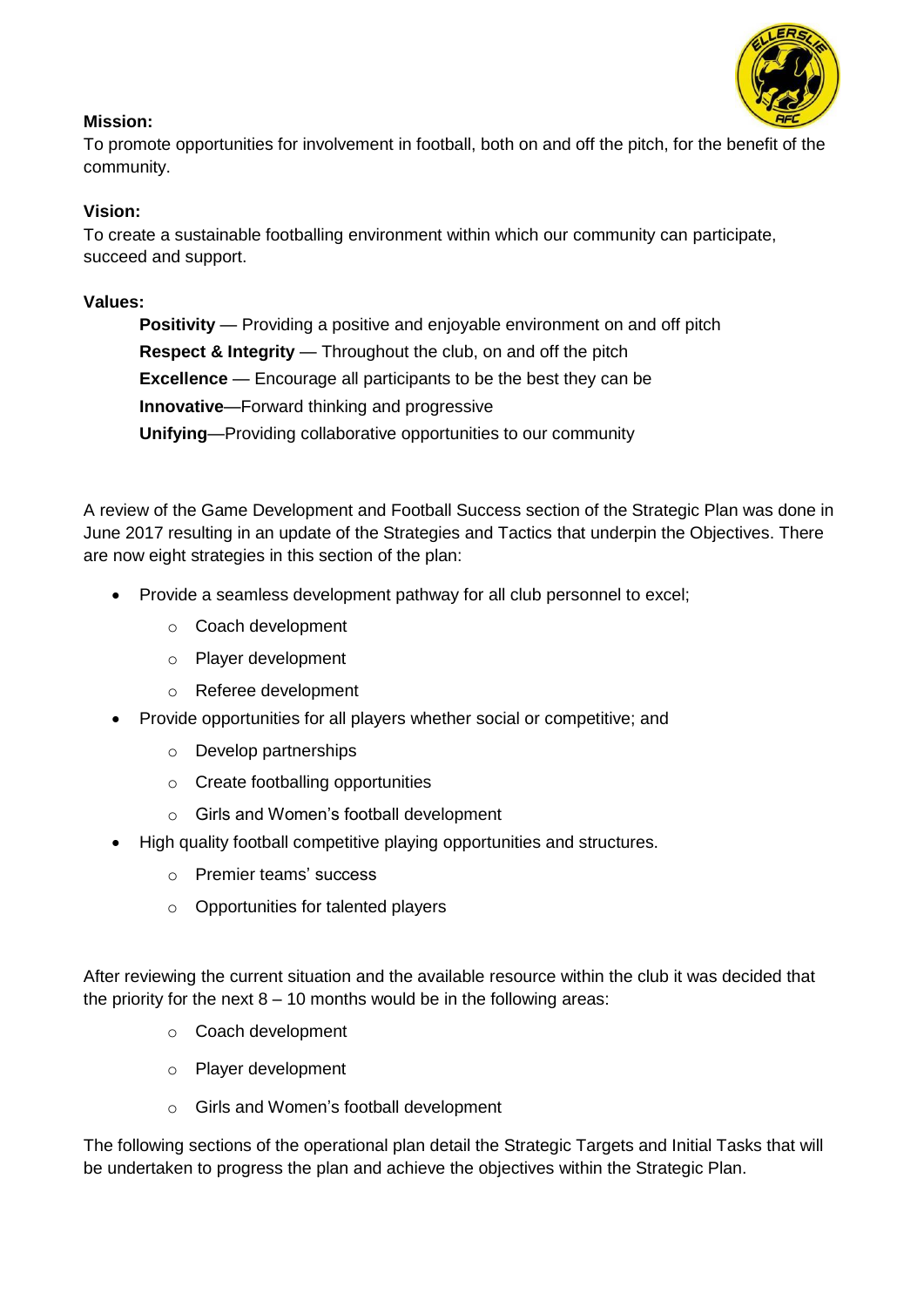

## **Coach Development**

(To develop a coaching framework that will recruit, retain, develop and reward coaches)

Ellerslie AFC firmly believes that the development of coaches is essential to the improvement in the development of our players and to the future success of all teams throughout the club. The long term objective is to identify and develop enough qualified coaches to cover the Club's entire coaching requirements. This will ensure the Club is seen as an organisation delivering a quality experience and will assist with player retention.

The Club is committed to implementing an environment where coaches are provided the tools they require to improve, have the opportunity to develop and feel supported by the Club.

Currently the Club has 7 coaches that hold NZ Football coaching qualifications ranging from Youth Level 3 to AFC B License. There are a number of other coaches that have commenced the process of gaining Junior and Youth level qualifications.

| <b>Strategic Targets</b>                          | <b>Operational Targets</b>                                             |
|---------------------------------------------------|------------------------------------------------------------------------|
| By the start of 2020 there will be an increase of | By the start of 2018 there will be an increase of                      |
| 200% in the number of coaches holding a NZ        | four in the number of coaches holding a NZ                             |
| Football coaching qualification                   | Football coaching qualification                                        |
| By the start of 2020 all coaches of Metro teams   | By the start of 2018 four coaches of Metro teams                       |
| will hold the NZ Football Youth Level 3           | will hold the NZ Football Youth Level 3                                |
| qualification or higher and all coaches of        | qualification or higher                                                |
| Conference teams will hold the NZ Football        |                                                                        |
| Youth Level 2 qualification or higher             |                                                                        |
| By the start of 2020 all coaches will be provided | By the start of 2018 all coaches of 5 <sup>th</sup> to 8 <sup>th</sup> |
| a full season of age-appropriate coaching         | grades will be provided a full season of age-                          |
| material relevant to their grade                  | appropriate coaching material relevant to their<br>grade               |

This will be achieved by:

 Designing and implementing a Coach Development Programme that will identify coaches and prepare them for their next level of coaching qualification

Responsibility: Technical Director, Junior Director of Football

 Working with Auckland Football Federation (AFF) and NZ Football to enrol coaches in the appropriate courses

Responsibility: Technical Director

- Reviewing the Clubs coaching structures and adapting if necessary Responsibility: Technical Director, Junior Director of Football
- Researching and agreeing coaching material and designing age grade coaching material Responsibility: Technical Director, Junior Director of Football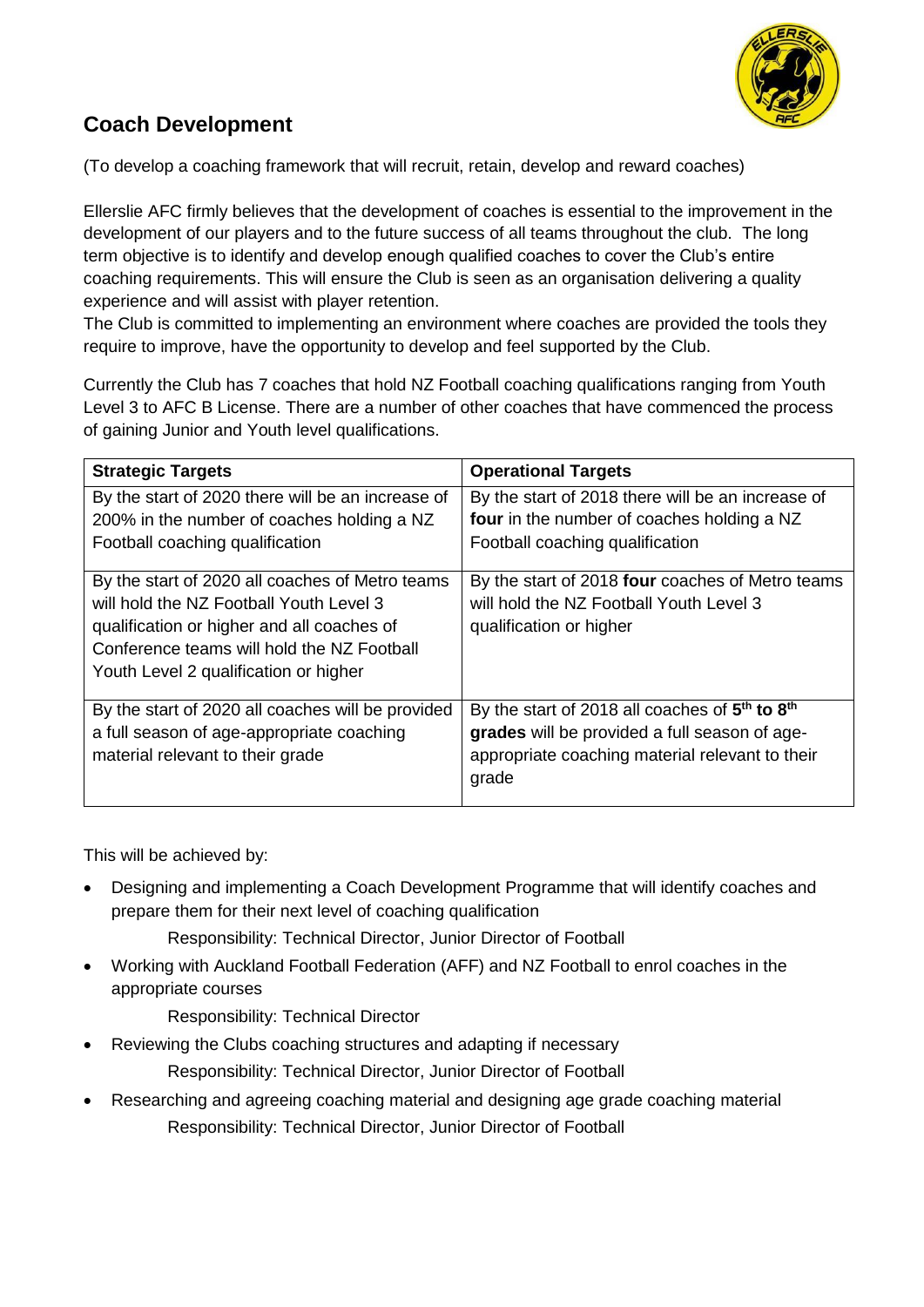

## **Player Development**

(To develop and communicate pathways that allow all players to progress as far as possible)

Ellerslie AFC is one of the largest clubs by player membership in AFF. The Club has xxx teams that play at all levels within both in-house and AFF competition structures from the 5<sup>th</sup> grade through to the senior teams. The Clubs premier men's team currently plays in the NRFL Division 1 competition with the Clubs premier women's team in the AFF/NFF Conference competition.

It is a key strategy of the Club that all players are communicated and understand the playing pathways from their first involvement through to the time they decide to leave the Club. The club aims to provide all players with the level of coaching, training and appropriate competition level that allows them to progress as far as they are able.

The Club is committed to developing its programs to align and support NZ Football's Long Term Player Development (LTPD) framework.

| <b>Strategic Targets</b>                                                                                                                                                                                    | <b>Operational Targets</b>                                                                                                                                          |
|-------------------------------------------------------------------------------------------------------------------------------------------------------------------------------------------------------------|---------------------------------------------------------------------------------------------------------------------------------------------------------------------|
| By the start of 2020, 90% of the Men's and<br>Women's 1 <sup>st</sup> Team squads will have played for<br>the club for 4 years or more                                                                      | By the start of 2018 to have established a<br>succession plan for the identification and<br>development of future Men's and Women's 1 <sup>st</sup><br>Team players |
| By the start of 2020 the club will have girls and<br>boys Metro and Conference teams in the 13 <sup>th</sup> &<br>14 <sup>th</sup> grades and by 2023 will have Metro and<br>Conference teams in all grades | By the start of 2018 to have established a<br>specific training programme for the 2019 13 <sup>th</sup><br>grade girls and boys players                             |
| By the start of 2020 achieve an 85%<br>satisfaction rating among registered players<br>regarding the experience provided to the player<br>by the Club                                                       | Create a benchmark satisfaction rating among<br>registered players within the Club                                                                                  |

This will be achieved by:

- Undertaking a review of player pathways to ensure that all players are catered for Responsibility: Technical Director, Junior Director of Football
- Review the role of the Academy in the player pathway and implementing changes Responsibility: Technical Director, Junior Director of Football
- Develop and implement age-appropriate coaching and training syllabus Responsibility: Technical Director
- Implement a player and parent feedback process Responsibility: Junior Director of Football